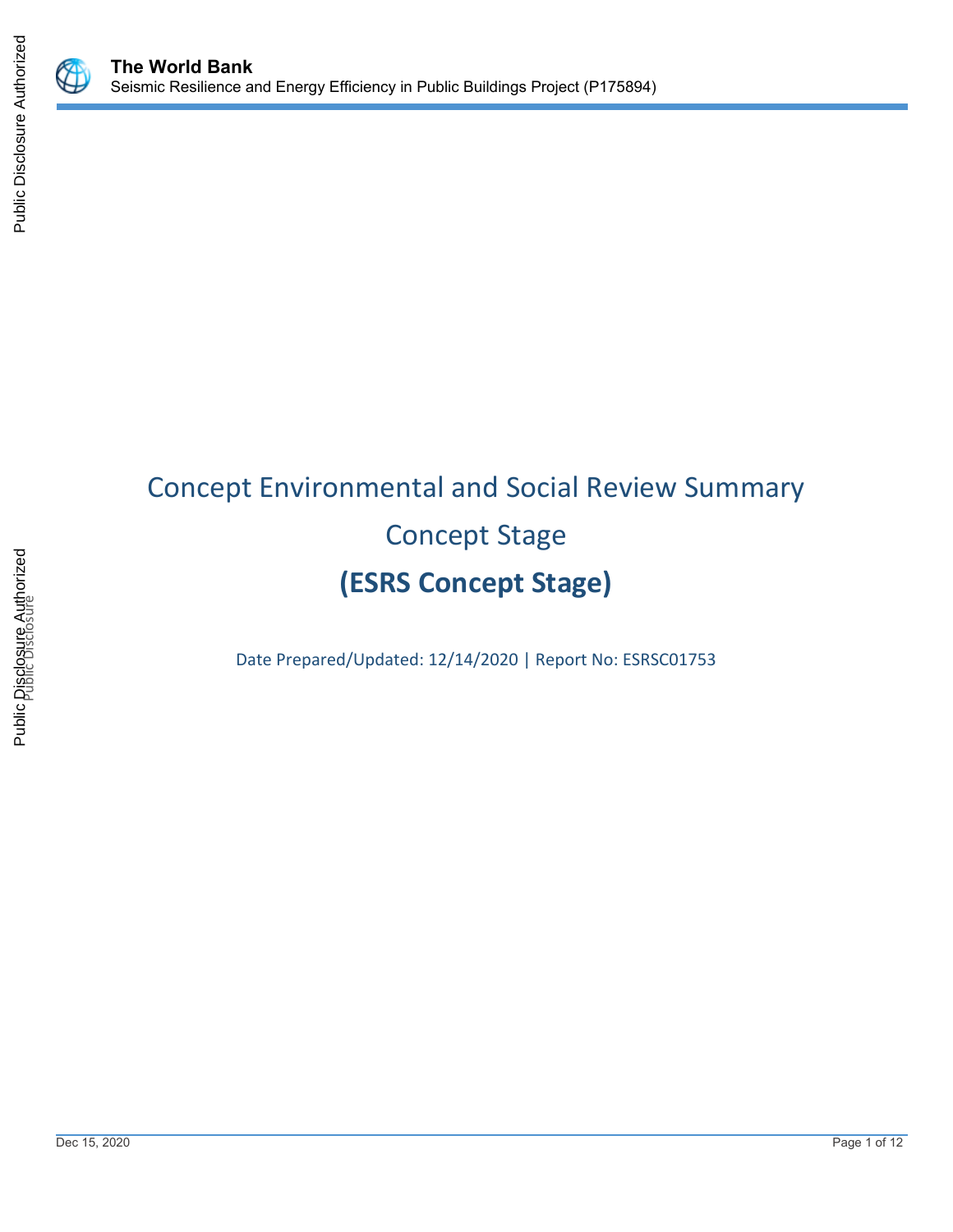

# **BASIC INFORMATION**

#### **A. Basic Project Data**

| Country                       | Region                                                                                       | Project ID                      | Parent Project ID (if any)  |
|-------------------------------|----------------------------------------------------------------------------------------------|---------------------------------|-----------------------------|
| Turkey                        | EUROPE AND CENTRAL ASIA                                                                      | P175894                         |                             |
| Project Name                  | Seismic Resilience and Energy Efficiency in Public Buildings Project                         |                                 |                             |
| Practice Area (Lead)          | <b>Financing Instrument</b>                                                                  | <b>Estimated Appraisal Date</b> | <b>Estimated Board Date</b> |
| Urban, Resilience and<br>Land | <b>Investment Project</b><br>Financing                                                       | 4/5/2021                        | 9/16/2021                   |
| Borrower(s)                   | Implementing Agency(ies)                                                                     |                                 |                             |
| <b>Republic of Turkey</b>     | Ministry of Environment and<br>Urbanization, General<br>Directorate of Construction<br>Works |                                 |                             |

# Proposed Development Objective

The proposed Project Development Objective (PDO) is to enhance the seismic safety and resilience, and to improve the energy efficiency performance, of central government buildings in Turkey

| <b>Financing (in USD Million)</b> | Amount |
|-----------------------------------|--------|
| <b>Total Project Cost</b>         | 200.00 |

# **B. Is the project being prepared in a Situation of Urgent Need of Assistance or Capacity Constraints, as per Bank IPF Policy, para. 12?**

No

# **C. Summary Description of Proposed Project [including overview of Country, Sectoral & Institutional Contexts and Relationship to CPF]**

This Project aims to enhance the seismic safety and resilience, and to improve the energy efficiency performance, of central government buildings in Turkey.

The proposed Project is expected to include two components: (i) investments in central government buildings for seismic strengthening and improvement of energy efficiency; and (ii) project implementation support and technical assistance. The existing project implementation unit (PIU) in MoEU's General Directorate for Construction Works,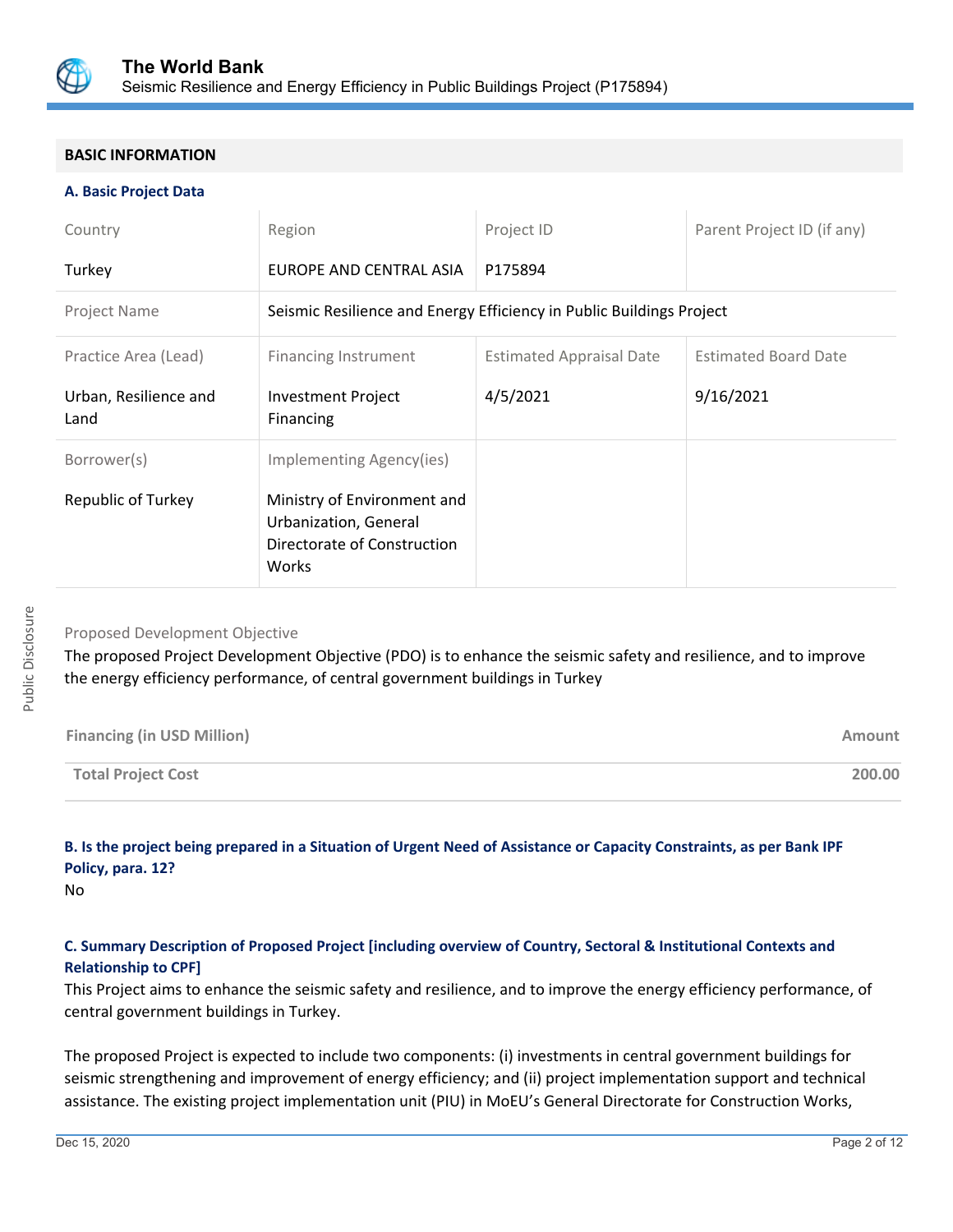

which currently implements the Energy Efficiency in Public Buildings Project (EEPBP), would assume overall responsibility for the Project and serve as the main implementing agency.

A short description of each component is provided below.

Component 1: Seismic strengthening and energy efficiency improvement in central government buildings(~US\$195 million IBRD). Under this component, MoEU would support the renovation of central government and centralgovernment affiliated buildings (i.e., public buildings under central line ministries, such education facilities and hospitals). The exact nature of the works associated with structural strengthening will be determined in the design stage, but these works may include strengthening of foundations, addition of structural elements etc. In addition to the renovation of buildings, some financing under this component may be used for the demolition and new construction of critical buildings that were deemed uneconomic to renovate. The identification and prioritization of buildings for inclusion in the Project would be based on the Turkish KAYES database, which covers more than 100,000 public buildings and aims to categorize and prioritize public buildings based on their seismic risk, and MoEU's database of public buildings. MoEU would hire consultants to prepare structural studies, detailed energy audits, detailed designs and technical specifications/bills of quantity, and hire renovation works contractors, and construction supervisors.

Component 2: Implementation support and technical assistance. This component will support project implementation and technical assistance activities, such as supporting an advisory board to provide technical advice to the PIU (this may include university professors, practicing engineers etc who are well connected to national and international best practices for seismic risk reduction); preparation of guides or design templates to help Project implementation; developing case studies to document investment costs, measures implemented, and lessons learned; support for updating regulations related to building renovations, if found to be needed during implementation; comprehensive training program for building renovations for design/construction firms; data collection and investment planning; and support program management.

The team will discuss with the client during preparation the potential to include a Contingent Emergency Response Component in the Project. If a CERC is included, the ESMF will need to include appropriate provisions should the CERC be activated.

# **D. Environmental and Social Overview**

D.1. Detailed project location(s) and salient physical characteristics relevant to the E&S assessment [geographic, environmental, social]

Turkey is geographically located between Asia and Europe, a crossroad of the Balkans, Caucasus, Middle East, and eastern Mediterranean with a population of 83 million and 783,356 km2 area. Located in Eurasia, the country is between the Black, Mediterranean, Marmara and Aegean Seas, bordering with Bulgaria, Greece, Syria, Iraq, Iran, Armenia and Georgia. Seventy five percent of its population lives in urban areas, and there are 81 provinces across the country. Turkey is an upper-middle income country, with the world's 19th largest economy with a Gross Domestic Production (GDP) that reached US\$753.7 billion in 2019 according to the TurkStat.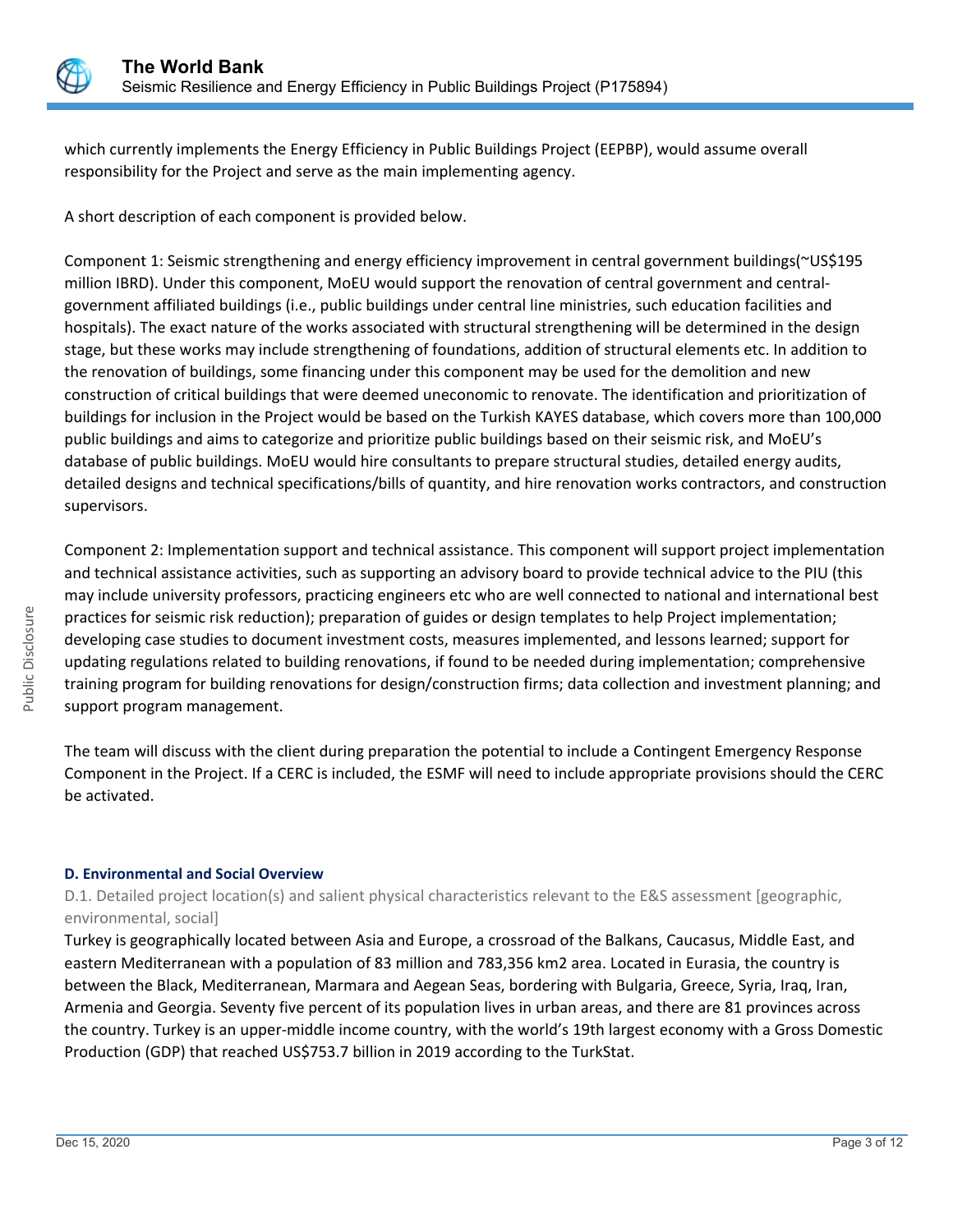The project has a national scope and will be available to all central government buildings and the central-government affiliated buildings in Turkey. The identification and prioritization of buildings for inclusion in the Project would be based on an MoEU database, which covers more than 100,000 public buildings and aims to categorize and prioritize public buildings based on their seismic risk. The procedures for identifying, prioritizing, and selecting the buildings (including eligibility criteria) as well as the definition of eligible investments will be described in the Project Operations Manual (POM). It is anticipated that the Project will support interventions covering education buildings (pre-primary and tertiary), dormitories, hospitals and public administrative buildings. The exact locations of the sub-projects will not be known before appraisal. However, the majority of project sites are expected to be on government-owned land in urban, peri-urban locations around the country. At this stage, it is anticipated that between 50 and 250 buildings could be renovated/reconstructed under the project. Main social and environmental risks and impacts are expected to be associated with civil works. Affected vulnerable groups within the scope of the project shall be determined during project preparation.

# D. 2. Borrower's Institutional Capacity

The Ministry of Environment and Urbanization is the main authority issuing environmental permits and governing the national EIA process of the country. According to the EIA Regulation of Turkey, renovation of buildings (including public buildings) and the construction of public buildings do not fall into the Annex lists of EIA Regulation. Thus, the scope of the project is exempted from the national EIA process. Moreover, during project preparation the exact list and location of the public buildings to be renovated will not be known. Therefore, an ESMF would need to be prepared to provide guidance to the project implementing entity for fulfilling the requirements of the national environmental law and WB ESSs.

MoEU's General Directorate of Construction Works (GDCA), who manages the ongoing Turkey Energy Efficiency in Public Buildings Project (EEPBP, P162762), will assume overall responsibility for the Project and serve as the main implementing agency. The EEPBP project implementation unit (PIU) at GDCA will manage the implementation of the activities of the proposed project. The PIU currently includes an environmental and social specialist. However, since the EEPBP was prepared and is being implemented under the WB safeguards policies and not the ESF, the PIU will need some additional support and capacity building to ensure adequate implementation of the WB ESF requirements in this project. Accordingly, the PIU will need to recruit additional E&S staff to meet the needs of the proposed project. Furthermore, the World Bank task team will provide needed training to ensure that the required capacities are adequately developed.

# **II. SCREENING OF POTENTIAL ENVIRONMENTAL AND SOCIAL (ES) RISKS AND IMPACTS**

# **A. Environmental and Social Risk Classification (ESRC) Moderate Social Analysis of Algebra** Moderate Moderate

# **Environmental Risk Rating Moderate School School School School School School School School School School School School School School School School School School School School School School School School School School Scho**

The environmental risk is assessed as moderate at this stage. However, the risk rating will be re-assessed during project preparation, when more information is available regarding the potential scale and extent of the demolition and new construction. In general, the environmental impacts from the project are expected to be positive given that the energy consumption will be reduced, and the seismic resilience of the public buildings will be increased. However, the renovation and construction activities may entail potential adverse environmental impacts due to dust and noise generation, vehicle and machines emissions, generation of construction waste, hazardous material and waste including oil, grease, hydrocarbons, old electrical appliances, asbestos-containing materials, lead-based paints, etc. as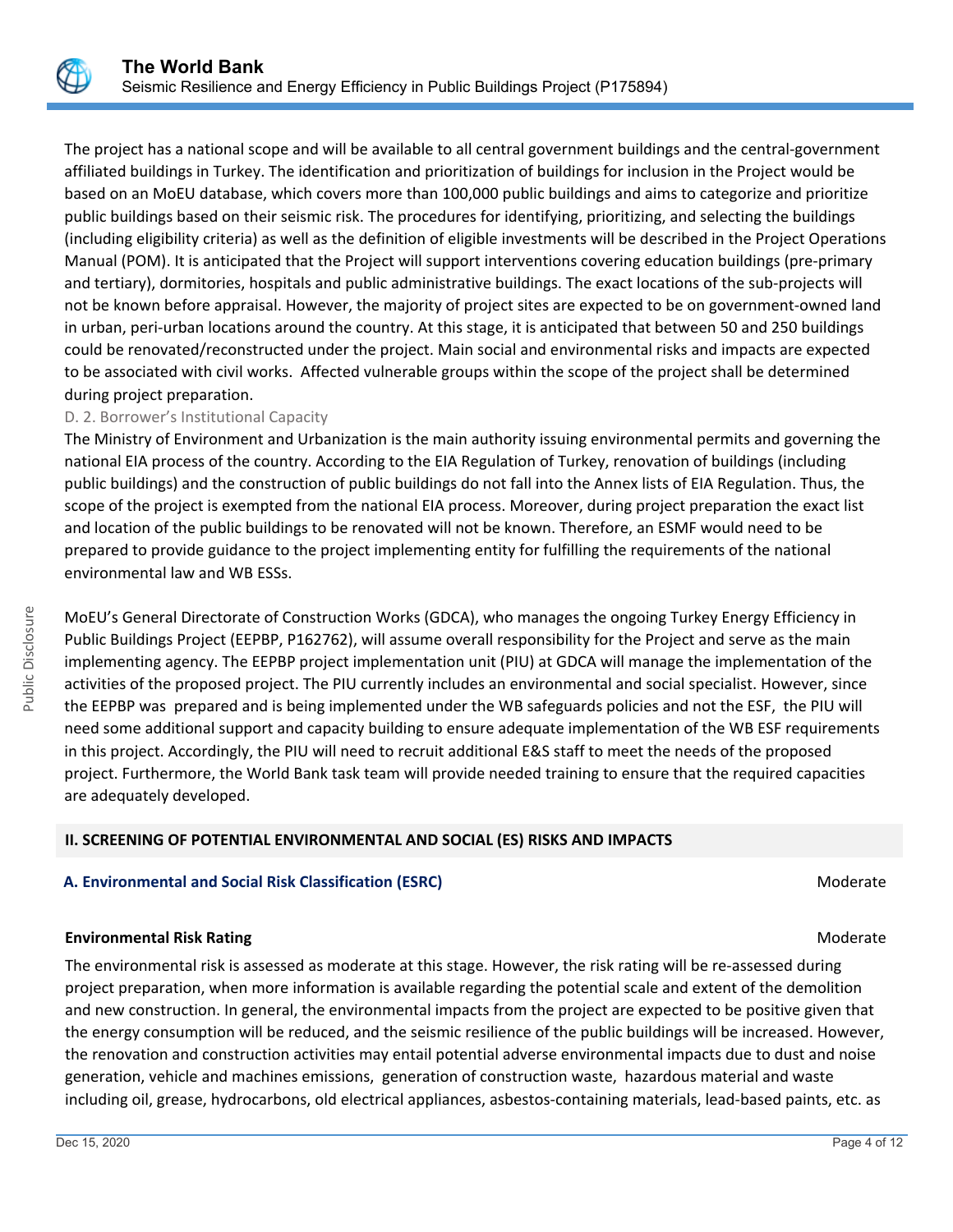well as OHS issues. The sub-projects are expected to be implemented in the existing public lands in the urban and peri-urban areas. In the case where culturally important buildings will be renovated, those will need special permits from the respective authorities where the protection measures will be identified, and the renovation activities will need to be implemented accordingly. Therefore, the impacts related to the project are expected to be temporary, reversible and manageable through the application of the national laws as well as the use of the World Bank Environmental, Health and Safety Guidelines (EHSGs) and Good International Industrial Practices (GIIP). Since the exact locations and the works to be done in the public buildings will not be known before the appraisal stage, an Environmental and Social Management Framework (ESMF) will be prepared. The ESMF will include guidance and procedures for identifying and mitigating associated risks/adverse impacts, as well as monitoring and implementation arrangements that would ensure adequate implementation of the ESF requirements. However, as per the ESF, the scale and extent of the renovation/ re-construction activities and the location settings may require, in addition to ESMPs, the preparation of site-specific Environmental and Social Impact Assessment (ESIAs) to ensure proper identification of site-specific risks and impacts. The provisions of the above mentioned ESIAs/ ESMPs will be incorporated into the bidding documents and the contractor's contract for each sub-project.

# **Social Risk Rating Moderate Social Risk Rating Moderate**  $M$

The social risk is assessed as moderate. Renovation of existing government buildings for seismic resilience and energy efficiency will have standard, temporary and site-specific construction impacts. Social risks and impacts are associated with labor and working conditions, occupational health and safety (OHS), community health and safety and cultural heritage. Turkey has a good OHS legal framework, however there is a risk that potential issues may arise during project implementation due to weak enforcement. The likelihood of significant land acquisition or physical resettlement impacts is assessed as low and a precautionary Resettlement Framework (RF) will be prepared to mitigate these risks to cover potential impacts in subprojects where reconstruction may require some land acquisition which could lead to economic and physical displacement. project is not expected to have any significant impacts on vulnerable groups. The World Bank Sexual Exploitation, Abuse and Harassment (SEAH) tool has been applied to assess and the sexual exploitation and abuse (SEA) and sexual harassment (SH) risks, and were assessed as low at this stage. MoEU has limited experience with the ESF standards, including preparing and implementing a Stakeholder Engagement Plan (SEP), Resettlement Framework (RF) and Labor Management Procedures (LMP). The PIU will be provided with training and support during preparation and will be furnished with relevant Terms of References for the preparation of ESF instruments, including hiring of subject matter experts. The environmental and social staff in the PIU will be responsible for continuous monitoring of construction works to assure compliance with the Environmental and Social Management Framework (ESMF), RF and the LMP, as well as to oversee the implementation of the SEP throughout the Project.

# **B. Environment and Social Standards (ESSs) that Apply to the Activities Being Considered**

# **B.1. General Assessment**

**ESS1 Assessment and Management of Environmental and Social Risks and Impacts**

# *Overview of the relevance of the Standard for the Project:*

This standard is relevant. The project will finance the renovation, and re-construction, of existing government buildings and central government affiliated buildings for improving seismic resilience and energy efficiency. These interventions will reduce and prevent loss of life and damage to infrastructure during earthquakes and will result in substantial energy savings. The central government and central-government affiliated buildings will be selected on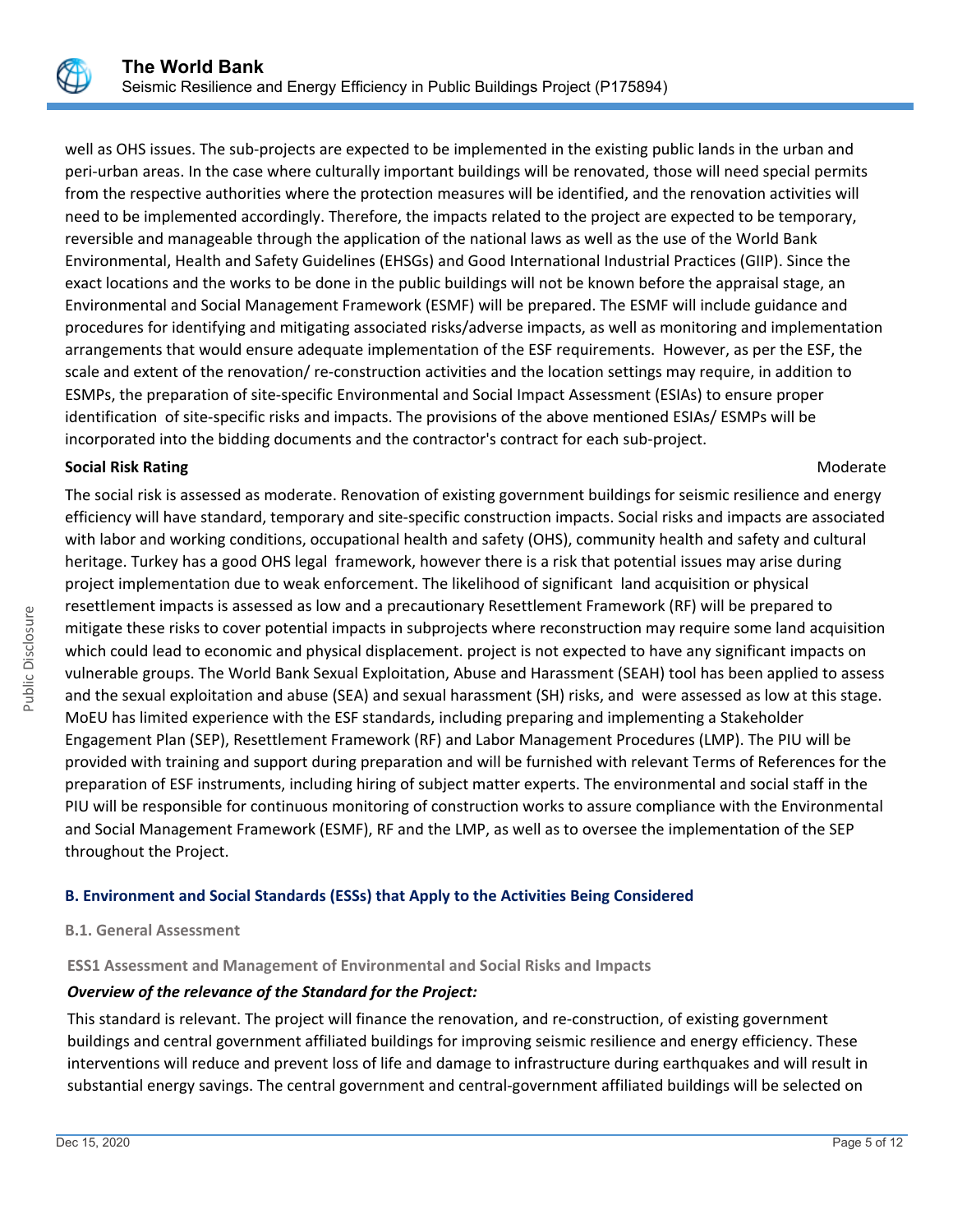

transparent eligibility criteria set out by MoEU and the Bank, and documented in the Project OM. The exact locations and technical details of the sub-projects are not known at this stage. Moreover, the extent of the renovation/ reconstruction activities and the location settings will be assessed during project preparation to determine the subprojects' exact footprint size. Furthermore, the renovation and re-construction activities are expected to generate typical construction associated impacts such as construction waste generation and disposal due to demolition, handling and disposal of asbestos waste where relevant, other hazardous waste generation and disposal due to the replacement of old electrical appliances with energy efficient ones, dust formation, impacts on air quality, and noise, as well as occupational health and safety and community health and safety adverse impacts. Renovations and reconstruction activities are not expected to have any large-scale, significant or irreversible negative impacts, and there may be land acquisition of a limited scale during re-construction where new land plots may be required to rebuild the public facilities. Physical displacement is not expected. Large labor influx to project sites is also not expected and the SEA/SH risk is assessed as low. The project will implement SEA/SH mitigation measures including a Code of Conduct for workers, a mechanism to report SEA/SH cases and training and awareness sessions for project workers and affected communities. Some of the buildings to be renovated may be cultural heritage structures. In such cases, necessary permits from the Ministry of Culture and Tourism and other relevant government authorities would need to be secured before any renovation works. Therefore, the impacts related to the project are expected to be temporary, reversible and manageable through the application of the national laws as well as the use of good international industrial practices. Therefore, it is considered that the site-specific impacts can be mitigated through Environmental and Social Management Plans (ESMPs) prepared, reviewed, consulted upon and disclosed for the subprojects.

Since the details of the sub-projects and renovation sites are not known at this stage, the risks and impacts outlined above will be addressed in the ESMF, RF, SEP and LMP to be prepared by MoEU during project preparation. The ESMF and the LMP will guide the preparation of site-specific ESIAs, ESMPs, and Contractor's Labor Management Plans (Contractor's LMPs) through the screening procedure, assessment of the anticipated environmental and social impacts associated with the project activities, monitoring requirements as well as roles and responsibilities for ensuring effective implementation of the ESMF requirements throughout the project duration. The project will not finance any sub-projects categorized as High or Substantial environmental and social risk such as sub-projects that may require significant involuntary land acquisition and physical displacement and those that may have impacts on sensitive receptors such as schools, hospitals, urban settings with tight space, heavy traffic and high population. The ESMF will provide a screening mechanism to ensure such activities are screened out.

The PIU, with the support of technical and supervision consultants, will oversee the preparation of the site-specific ESIAs, ESMPs and Contractor's LMPs. The sub-project specific ESIA/ ESMPs will be a part of the bidding documents and subsequently become part of the construction contract. The awarded contractors will be responsible for the implementation of the ESIAs, ESMPs and LMPs, as well as setting up a Grievance Mechanism (GM) for for the project workers; alongside the project level GM established by the MoEU's. MoEU will be responsible for the review and approval of all documents and the quality of each the ESIA, ESMP and Contractor's LMP, and overall SEP implementation and site-specific Resettlement Plans (RP), if needed. MoEU will also be responsible to closely monitor the effective implementation of the site-specific ESA documents and report the status of implementation to the Bank, as agreed in the Environmental and Social Commitment Plan (ESCP) to be prepared by the client.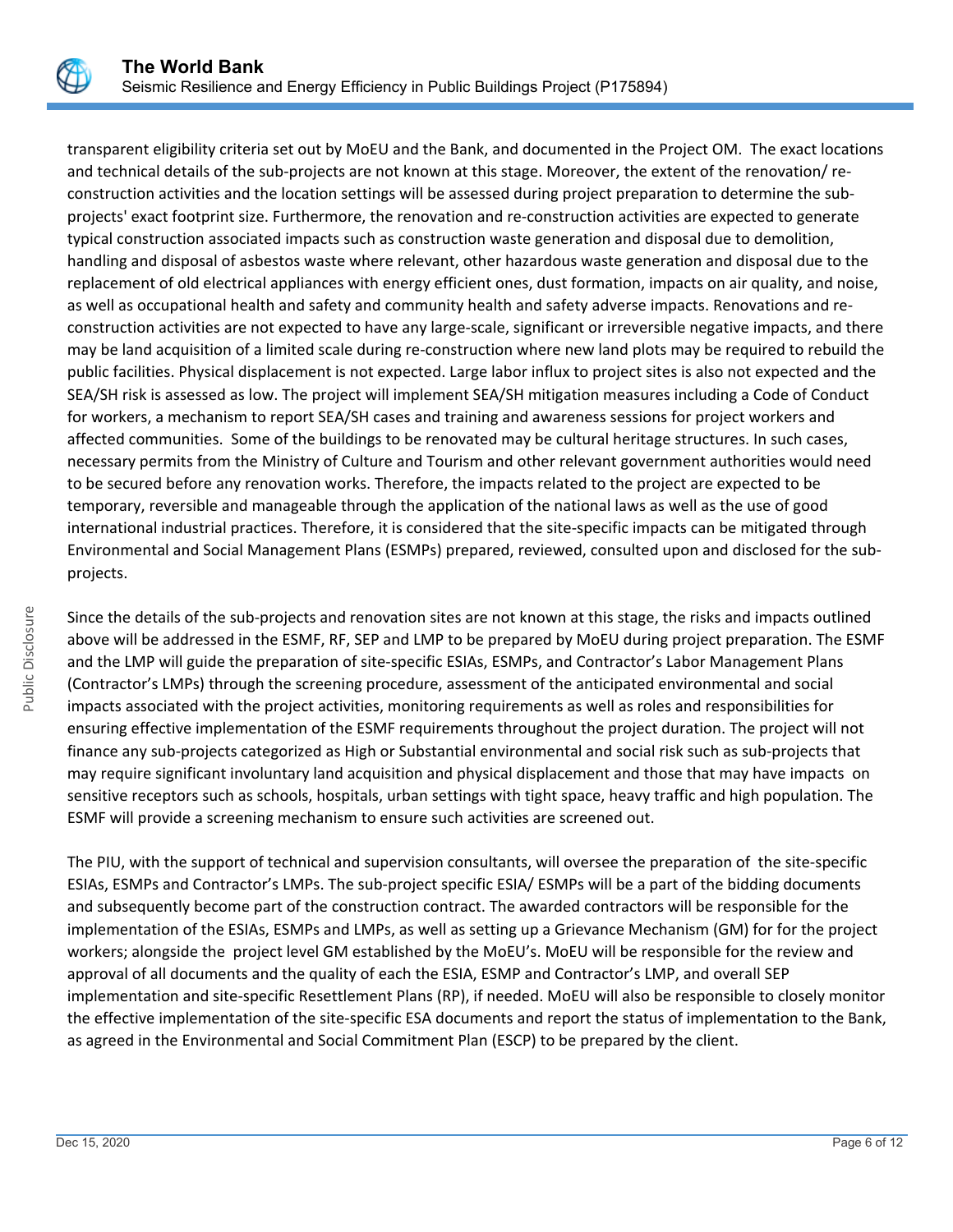

Since the re-construction activities will be carried out in existing facilities used by government employees and citizens, there will be temporary disruptions for these users. These will be minimized and managed by timing and phasing works to the extent possible, traffic planning around sub-project sites, timely dissemination of information, collecting feedback through a grievance mechanism, and a proactive stakeholder engagement campaign to raise public awareness about seismic resilience and energy efficiency among women and men, as well as community safety measures identified (such as phased work schedule and traffic planning) to meet the requirements of ESS4 incorporated into the site-specific ESIAs/ ESMPs. This information dissemination, stakeholder engagement and grievance mechanism principles and activities will be outlined in the Stakeholder Engagement Plan (SEP) to be prepared by MoEU and implemented by MoEU.

# **Areas where "Use of Borrower Framework" is being considered:**

Borrower's framework is not being considered for this project. However, the proposed operation will comply with relevant national legal and regulatory requirements.

# **ESS10 Stakeholder Engagement and Information Disclosure**

Directly impacted stakeholders are identified as public sector workers/employees and users of services located in central government buildings, as well as residents and business owners residing or operating close to these government buildings. Additionally, civil society organizations working on seismic resilience and energy efficiency, community leaders, local government representatives and those residing or working in the sub-project areas are also considered stakeholders (other interested parties). Additional stakeholders, including any vulnerable and disadvantaged groups, will be identified and mapped during the project preparation phase. The SEP will cover different modalities for engagement with different stakeholders.

The renovation of central government buildings is not subject to national EIA regulation. There is no formal stakeholder engagement process required under national legislation. MoEU will prepare a SEP to meet the requirements of ESS10 and to ensure engagement with identified stakeholders throughout the project, and use the project as an opportunity to proactively raise awareness and provide training on seismic resilience and energy efficiency to the general public and to MoEU staff. The Bank's ESF team will guide the Borrower in its efforts to bridge the gaps raised between national law and Bank standards. The project already includes intermediary monitoring and evaluation indicators for number of persons trained on seismic resilience and energy efficiency (disaggregated by gender) and percentage of project beneficiaries reporting an improvement in building safety and comfort level (disaggregated by gender).

MoEU has established a project-level grievance system for EEPBP, which receives grievances at four levels – at the contractor level, the supervision consultant level, the regional office level (through Provincial Directorates) and the PIU level. Given that the PBEE project has newly started its implementation and civil works/retrofitting works have not started yet, the GM is not functional yet in receiving or responding to any inquiries or grievances. As the PBEE GM becomes operational and monitoring indicates certain areas for improvement, the GM will be strengthened as necessary to respond to the needs of both the EEPBP and the SREEP projects to resolve and administer grievances to be encountered during renovation of central government buildings.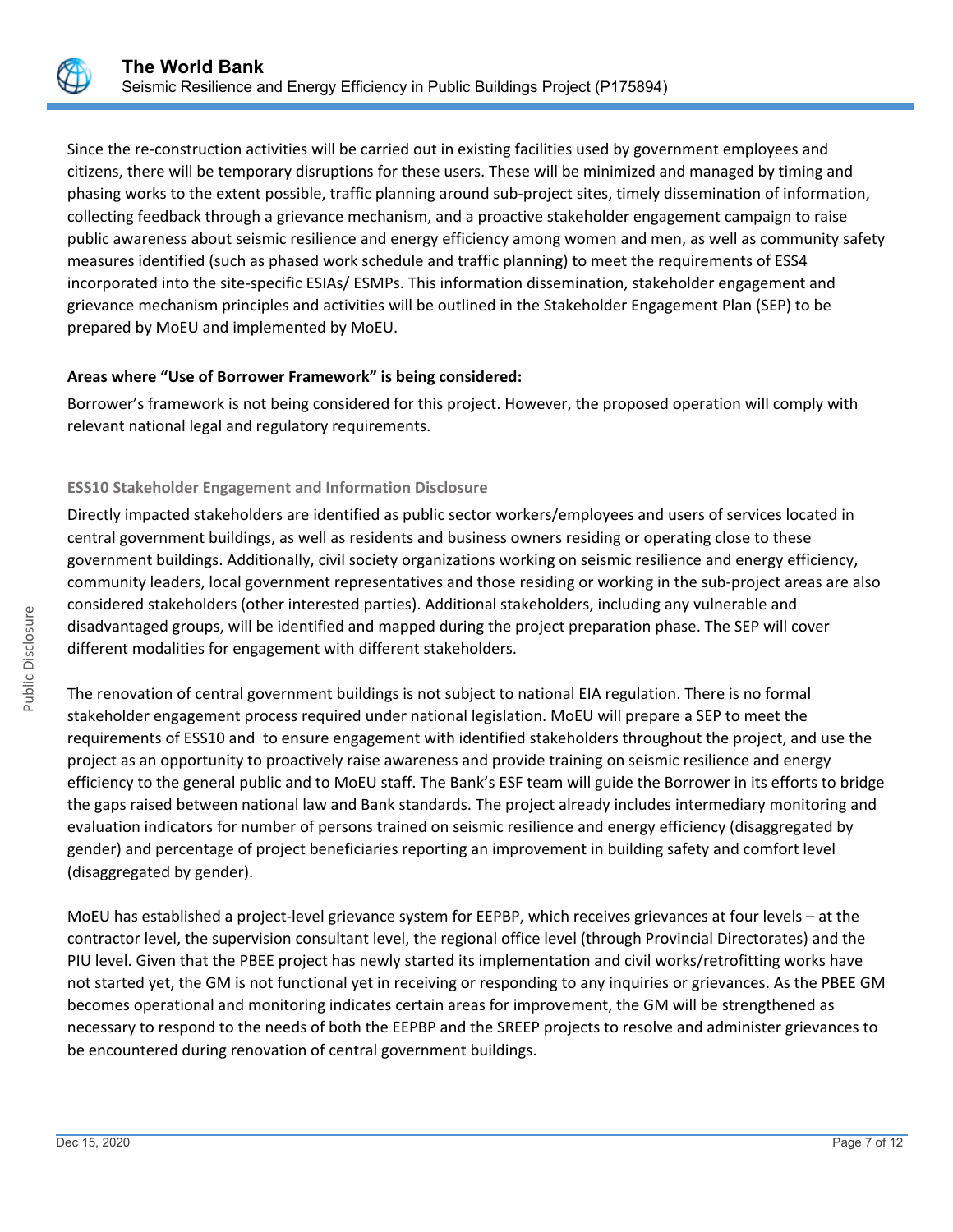

# **B.2. Specific Risks and Impacts**

**A brief description of the potential environmental and social risks and impacts relevant to the Project.**

# **ESS2 Labor and Working Conditions**

Project workers include direct workers and contracted workers. MoEU would hire consultants to prepare structural studies, detailed energy audits, detailed designs and technical specifications as direct workers; and hire renovation works contractors and construction supervisors as contracted workers. It will be assessed during project preparation if primary supply workers, as per ESS2 definition, would be engaged. Community workers will not be engaged under the project. MoEU staff who will be engaged in the project activities are civil servants and they will remain subject to the terms and condition of their public sector employment. Only ESS2 provisions on OHS, and prohibition of child and forced labor shall apply to civil servants engaged under the project.

Since the number and location of sub-projects are not known at this time, it is not possible to estimate the number of workers that will be employed under the project. Given that sub-project sites will be existing government buildings, most likely located in urban areas, no large-scale labor influx or worker accommodation is expected. The World Bank Sexual Exploitation, Abuse and Harassment (SEAH) tool has been applied and the SEA/SH risks are assessed as low.

Turkey is party to a multitude of International Labor Organization (ILO) conventions, which is in line with ESS2 requirements. National Labor Law includes provisions on non-discrimination, freedom of association, minimum employment age, child and forced labor, occupational health and safety and dispute resolution. Risks related to child/forced labor are not foreseen. The borrower will develop an LMP to address ESS2 requirements, both for direct and contracted workers. The LMP will guide the preparation of site-specific Contractor's Labor Management Plans (Contractor's LMPs).

For Occupational Health and Safety (OHS), Turkey has undergone a reform in recent years to improve its national OHS system by adapting a set of international and regional standards into its national level requirements. In addition to ILO ratification, Turkey has also passed a Law No. 6331 on Occupational Health and Safety in 2012. The OHS Law governs workplace environments and industries (both public and private) as well as all classes of employees including part-time workers, interns, and apprentices. The legislation is comprehensive and is generally applicable across all sectors and many industries. The Ministry of Labor, Family and Social Services has a Labor Inspectorate that enforces the law and conduct regular OHS and labor audits. The construction contractors shall be subject to national OHS legislation. MoEU will include provisions in line with the World Bank Group Environment, Health and Safety (EHS) Guidelines in its bidding documents for contractors, including OHS criteria for bid selection. MoEU will also ensure that the sub-project contractors develop Occupational Health and Safety Plans, which will include risk assessment, procedures on safety, training, monitoring, incident investigation and reporting. The Bank will also review the above OHS Plans and advise on related gap-filling measures that might be required to ensure effective implementation of these plans. Potential risks related to COVID-19 to workers at construction sites shall be mitigated by implementing the latest COVID-19 protection guidelines and best practices. Contractors will be contractually required to monitor and enforce safety plans.

**ESS3 Resource Efficiency and Pollution Prevention and Management**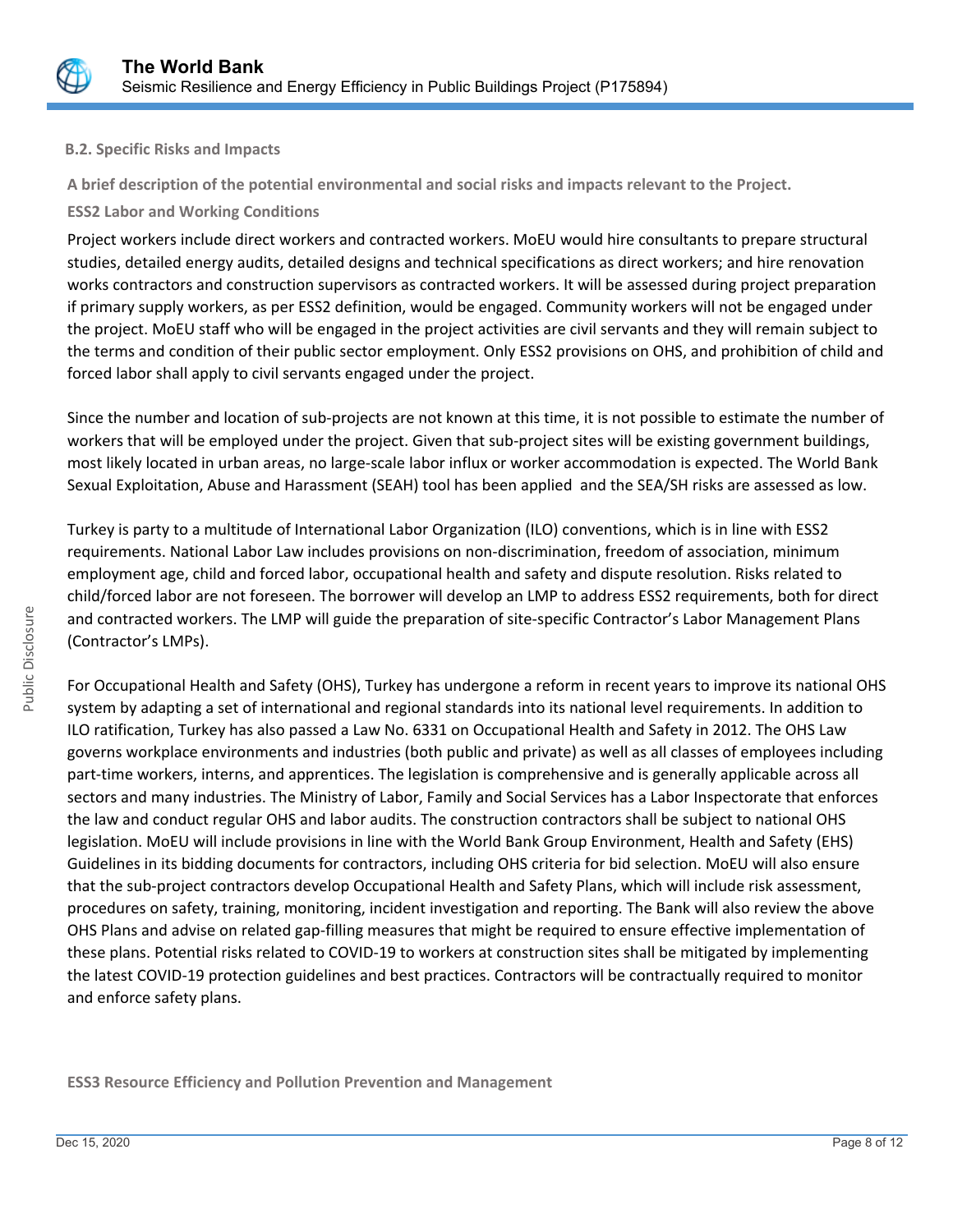

This standard is relevant since the anticipated project activities will include renovation and construction activities of public buildings. Potential negative impacts associated with these activities could be attributed to dust and noise emissions, generation of construction waste, wastewater, and , hazardous materials and waste (oil, grease, hydrocarbons, old fluorescent bulbs, old appliances, asbestos containing materials , lead-based paint) . The above construction impacts are considered to be temporary and reversible through the use of national regulatory requirements and the application of the WB group EHS general and sector specific guidelines and other good international industrial practices. In this respect, the ESMF and sub-project ESIAs/ESMPs will address i) establishing and adhering to general good housekeeping, ii) emissions (including dust, noise, etc.) control, and iii) proper waste management including hazardous, solid and construction waste management. Measures to ensure resource efficiency (water, energy, construction material) will be also included in the ESMF and will be further detailed in the respective ESMPs prepared for specific sub-project sites.

# **ESS4 Community Health and Safety**

This standard is relevant. Community health and safety risks are based on construction phase impacts of sub-projects, such as noise and air quality, traffic management and temporary road closures and construction waste management. Large scale labor influx and worker accommodation are not expected. The ESMF and the SEP will identify stakeholders and the likely impacts of construction on community health and safety, as well as mitigation measures, monitoring and reporting requirements. Site-specific ESIAs/ESMPs will include measures addressing disturbance of the community members as well as the staff in the buildings in addition to traffic management measures/plans that will cover management of traffic safety risks, accident prevention, training programs, relevant stakeholder engagement activities and site safety awareness and access restrictions, depending on the level of risk. The design of the new buildings and buildings renovation, should include universal access, where technically and economically viable. In addition, the design should include adequate life and fire safety measures.

The contractors will be required to appoint a focal person who will keep local communities informed of project implementation schedule, expected impacts and other issues of interest for them.

At this stage, security forces are not foreseen to be utilized within the Project but during preparation when environmental and social risks are better assessed in the ESMF, usage of security forces will be reassessed. The World Bank Sexual Exploitation, Abuse and Harassment (SEAH) tool has been applied and the SEA/SH risk was assessed as low. The contractors will be required to implement the Code of Conduct (CoC) and train its employees on the prohibition of SEA/SH. As a part of stakeholder engagement activities, communities will be made aware of the project CoC and channels where they can report SEA/SH cases.

# **ESS5 Land Acquisition, Restrictions on Land Use and Involuntary Resettlement**

The sub-projects will consist of renovation to existing central government buildings on public/state treasury land. Accordingly, it is not expected that the project will involve major land acquisition, restriction on land use or involuntary resettlement. However, MoEU and the World Bank may also agree to funding new construction of critical buildings that are deemed uneconomic to renovate. In such cases, the new construction may require land acquisition either through expropriating private land or utilizing idle state treasury lands in urban/peri-urban areas that might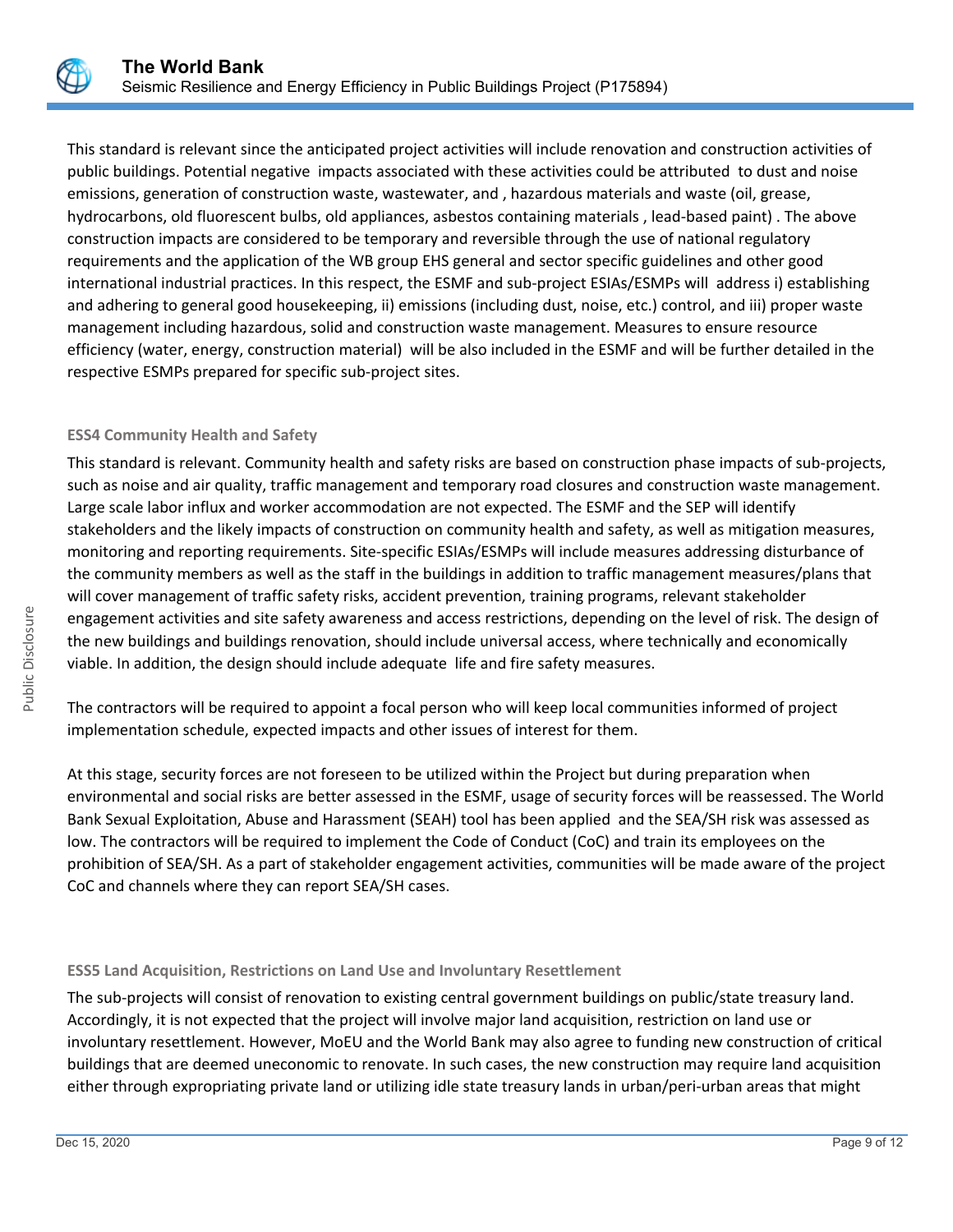

have issues of informal squatters, albeit less likely. The likelihood of significant land acquisition or physical resettlement impacts under these conditions is assessed as low. Even though the case, this standard will be relevant and MoEU will prepare a precautionary Resettlement Framework (RF) to mitigate these risks should they occur.

## **ESS6 Biodiversity Conservation and Sustainable Management of Living Natural Resources**

This standard is not relevant since the renovation and construction works are mainly expected to cover existing buildings and/or existing public lands in urban and peri-urban areas. The sub-projects that would result in adverse impacts on natural or critical habitats as per the standard will not be eligible for financing. This will be ensured through the screening procedure set out in the ESMF.

**ESS7 Indigenous Peoples/Sub-Saharan African Historically Underserved Traditional Local Communities** This standard is not relevant since there are no indigenous groups in Turkey who meet the definition of this standard.

#### **ESS8 Cultural Heritage**

This standard is relevant. Some of the government buildings selected for renovation under the project may be registered as cultural heritage/cultural assets in the property inventory. In such cases, MoEU will obtain the relevant permits from related institutions of Ministry of Culture and Tourism before any civil works begin. The relevant permits necessary and the processes to obtain these will be outlined in the ESMF and site-specific Cultural Heritage plans may be required as part of ESIA/ ESMPs. Additionally, in the event that any construction takes place, all construction contracts will include a "Chance Find" clause which will require contractors to stop construction in the event that cultural property sites are encountered during construction.

#### **ESS9 Financial Intermediaries**

No financial intermediaries will be part of project implementation.

| <b>C. Legal Operational Policies that Apply</b> |    |
|-------------------------------------------------|----|
| OP 7.50 Projects on International Waterways     | No |
| OP 7.60 Projects in Disputed Areas              | No |
|                                                 |    |

# **III. WORLD BANK ENVIRONMENTAL AND SOCIAL DUE DILIGENCE**

#### **A. Is a common approach being considered?** No **No. 2016** No. 2016 No. 2017 No. 2018 No. 2018 No. 2019 No. 2019 No

#### **Financing Partners**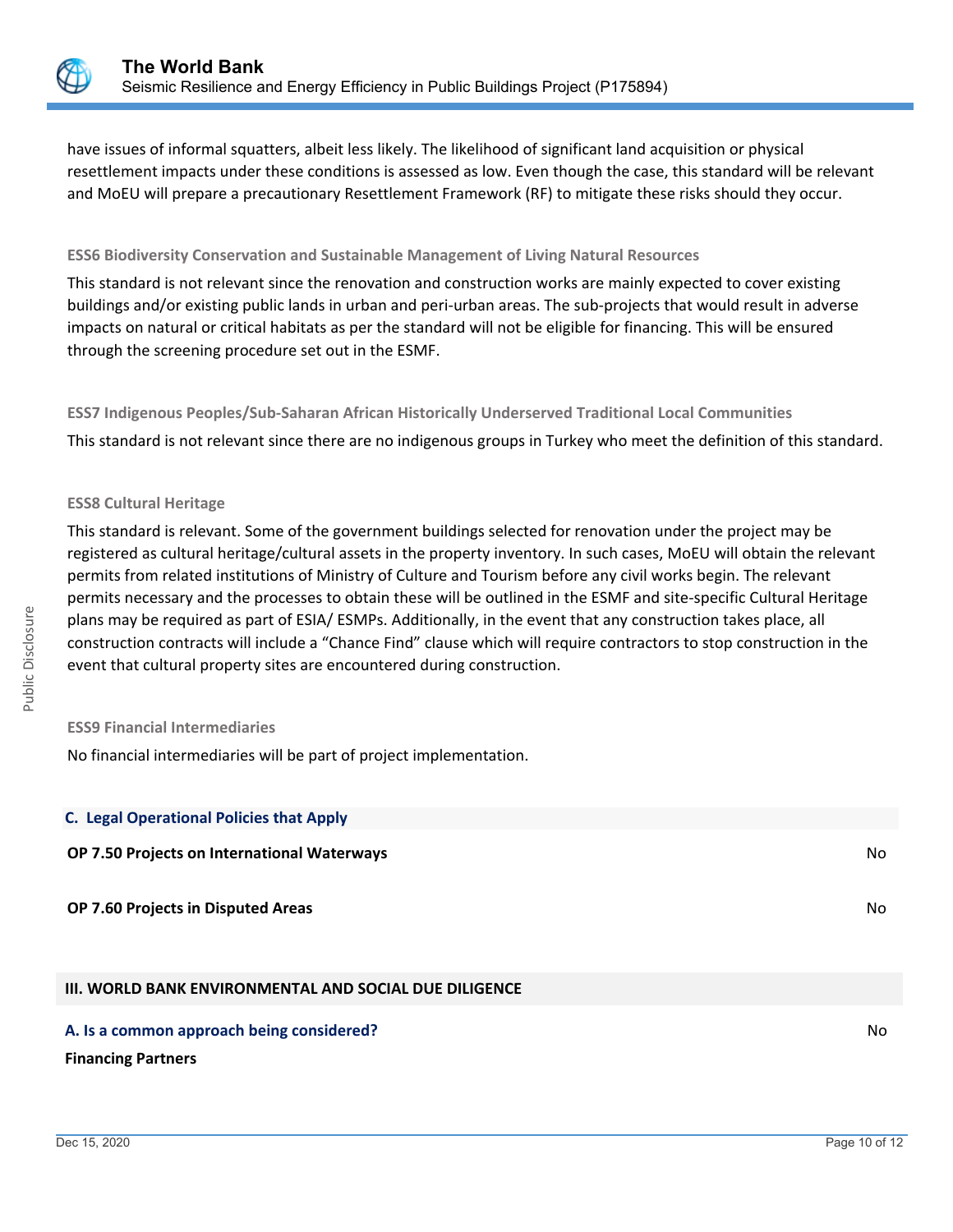

At this stage, there are no other donors supporting the Project, but MoEU indicated the possibility of scaling-up Project financing through co-financing by other development partners. MoEU will let the Bank know if other donors could provide parallel support to the Project. In such a case, a common approach for environmental and social management will be considered.

# **B. Proposed Measures, Actions and Timing (Borrower's commitments)**

# **Actions to be completed prior to Bank Board Approval:**

The following will be completed prior to Appraisal:

- Preparation, disclosure and consultation on ESMF, LMP, RF and SEP – by March 2021

- Developing an Environmental and Social Commitment Plan (ESCP) – by March 2021

# **Possible issues to be addressed in the Borrower Environmental and Social Commitment Plan (ESCP):**

• Development, disclosure and consultation on sub-project specific Bank approved ESA instruments (ESIAs, ESMPs, Resettlement Plans and, where relevant, cultural heritage plans) before any bidding documents are published

- Inclusion of relevant environmental and social provisions in bidding documents and ensuring contractors' adherence to the environmental and social instruments
- Monitoring and reporting, including incidents and accidents and contractors' monthly reports
- Implementation of SEP, with attendant financial and human resources
- Capacity building to enhance the environmental and social performance of the implementing agency on ESF application and ESS compliance

# **C. Timing**

# **Tentative target date for preparing the Appraisal Stage ESRS** 31-Mar-2021

# **IV. CONTACT POINTS**

| <b>World Bank</b> |                      |        |                                          |
|-------------------|----------------------|--------|------------------------------------------|
| Contact:          | Alanna Leigh Simpson | Title: | Lead Disaster Risk Management Specialist |
| Telephone No:     | +1-202-458-2933      | Email: | asimpson1@worldbank.org                  |
| Contact:          | Jasneet Singh        | Title: | <b>Lead Energy Specialist</b>            |
| Telephone No:     | +1-202-458-0343      | Email: | jsingh3@worldbank.org                    |

#### **Borrower/Client/Recipient**

Borrower: Republic of Turkey

#### **Implementing Agency(ies)**

Implementing Agency: Ministry of Environment and Urbanization, General Directorate of Construction Works